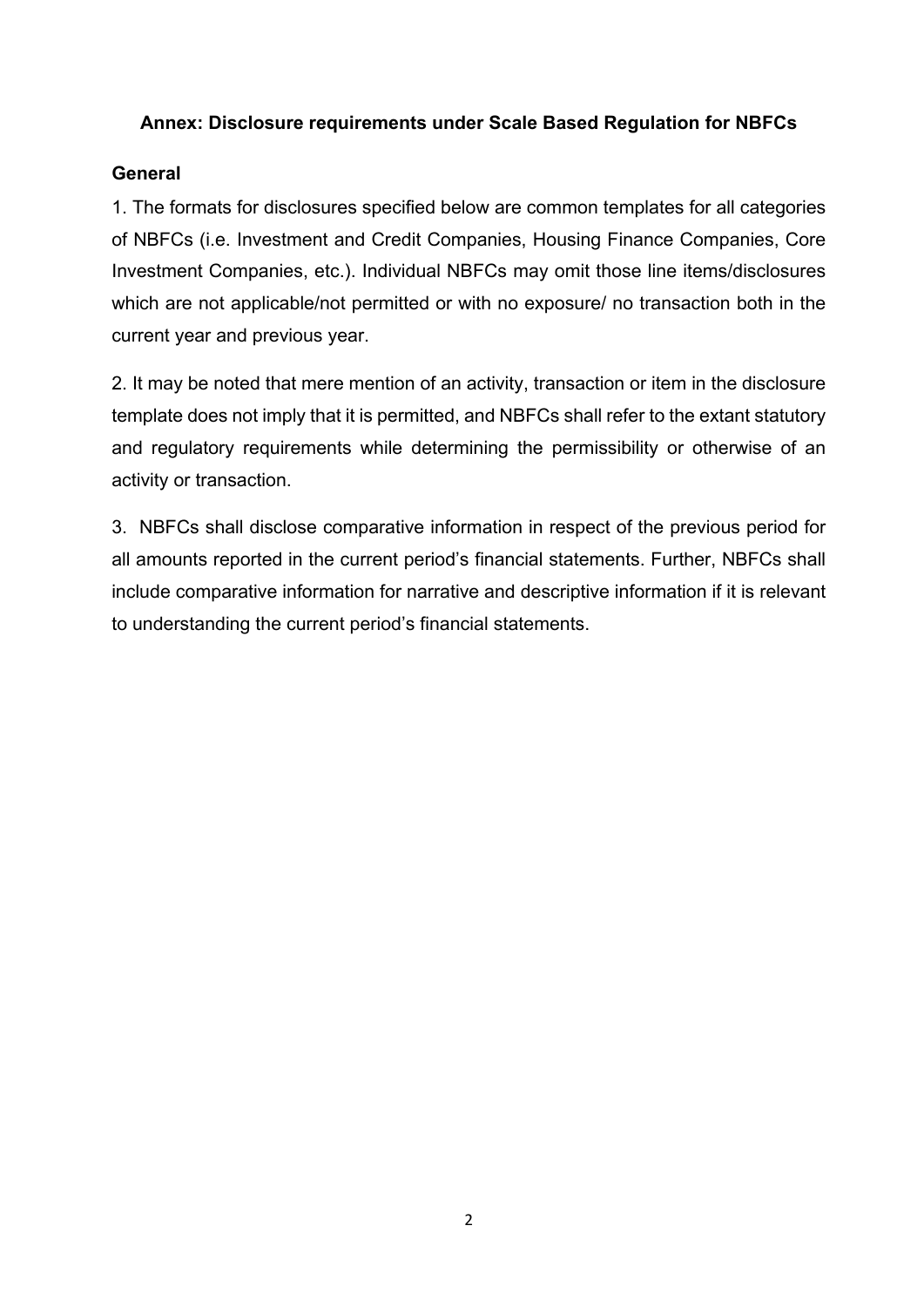# **Disclosure Templates**

## **Section I**

## *(Applicable for annual financial statements of NBFC-BL, NBFC-ML and NBFC-UL)*

# **A) Exposure**

# *1) Exposure to real estate sector*

|                                                                    |                | (Amount in ₹ crore) |
|--------------------------------------------------------------------|----------------|---------------------|
| Category                                                           | <b>Current</b> | <b>Previous</b>     |
|                                                                    | year           | Year                |
| i) Direct exposure                                                 |                |                     |
|                                                                    |                |                     |
| a) Residential Mortgages -                                         |                |                     |
| Lending fully secured by mortgages on residential property that    |                |                     |
| is or will be occupied by the borrower or that is rented. Exposure |                |                     |
| would also include non-fund based (NFB) limits.                    |                |                     |
|                                                                    |                |                     |
| b) Commercial Real Estate -                                        |                |                     |
| Lending secured by mortgages on commercial real estate (office     |                |                     |
| buildings, retail space, multipurpose commercial premises,         |                |                     |
| multifamily residential buildings, multi tenanted commercial       |                |                     |
| industrial or warehouse<br>premises,<br>space, hotels,<br>land     |                |                     |
| acquisition, development and construction, etc.). Exposure         |                |                     |
| would also include non-fund based (NFB) limits.                    |                |                     |
|                                                                    |                |                     |
| c) Investments in Mortgage-Backed Securities (MBS) and other       |                |                     |
| securitized exposures -                                            |                |                     |
| i. Residential                                                     |                |                     |
| ii. Commercial Real Estate                                         |                |                     |
|                                                                    |                |                     |
| ii) Indirect Exposure                                              |                |                     |
| Fund based and non-fund-based exposures on National                |                |                     |
| Housing Bank and Housing Finance Companies.                        |                |                     |
|                                                                    |                |                     |
| <b>Total Exposure to Real Estate Sector</b>                        |                |                     |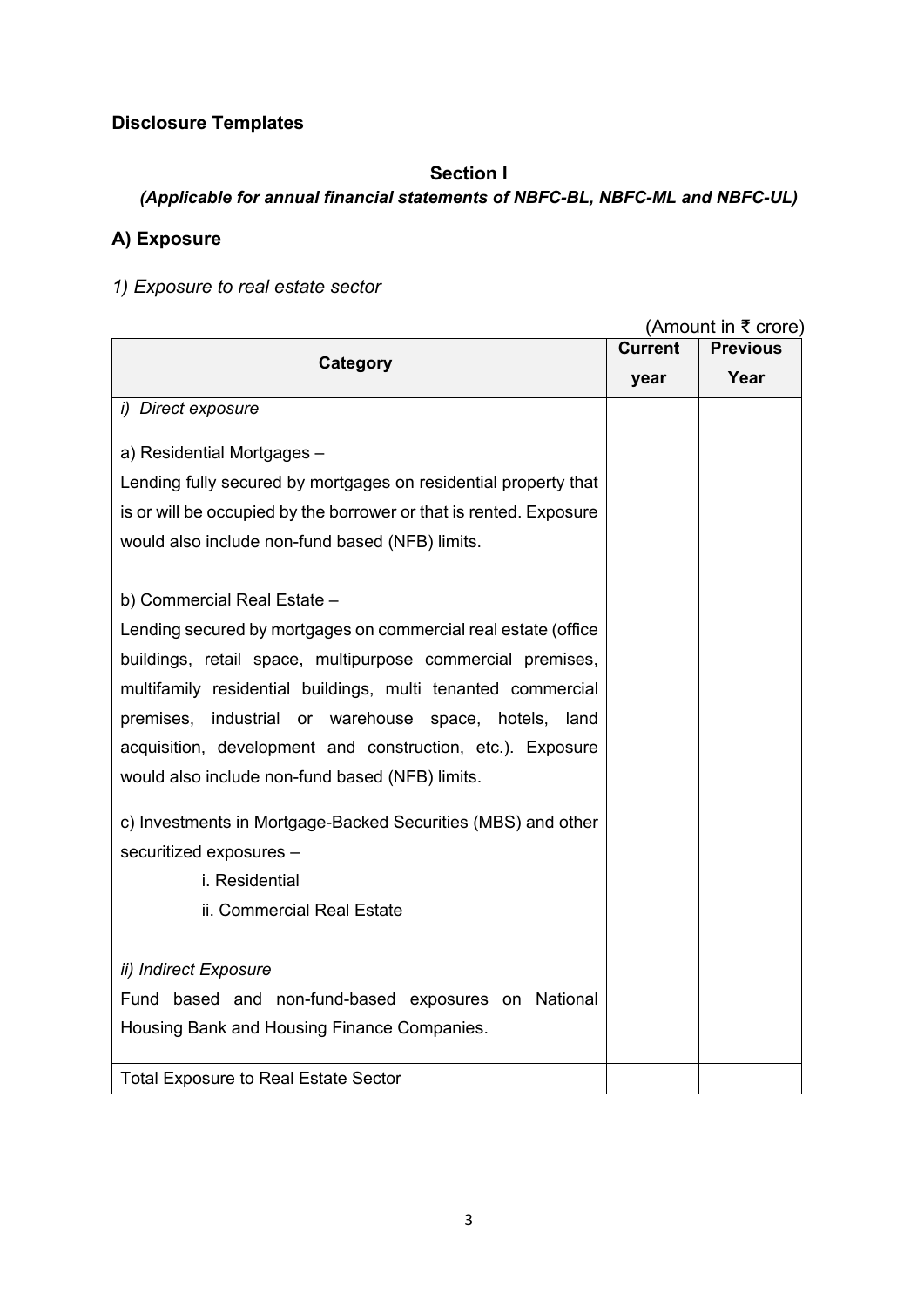## *2) Exposure to capital market*

(Amount in ₹ crore)

|      | Particulars <sup>1</sup>                                                                                                                                                                                                                                                                                                                                                         | <b>Current</b><br>Year | <b>Previous</b><br>Year |
|------|----------------------------------------------------------------------------------------------------------------------------------------------------------------------------------------------------------------------------------------------------------------------------------------------------------------------------------------------------------------------------------|------------------------|-------------------------|
| i)   | Direct investment in equity shares, convertible<br>bonds, convertible debentures and units of equity<br>oriented mutual funds the corpus of which is not<br>exclusively invested in corporate debt                                                                                                                                                                               |                        |                         |
| ii)  | Advances against shares / bonds / debentures or<br>other securities or on clean basis to individuals for<br>investment in shares (including IPOs / ESOPs),<br>convertible bonds, convertible debentures, and<br>units of equity oriented mutual funds                                                                                                                            |                        |                         |
| iii) | Advances for any other purposes where shares or<br>convertible bonds or convertible debentures or<br>units of equity oriented mutual funds are taken as<br>primary security                                                                                                                                                                                                      |                        |                         |
| iv)  | Advances for any other purposes to the extent<br>secured by the collateral security of shares or<br>convertible bonds or convertible debentures or<br>units of equity oriented mutual funds i.e. where the<br>primary security other than shares / convertible<br>bonds / convertible debentures / units of equity<br>oriented mutual funds does not fully cover the<br>advances |                        |                         |
| V)   | Secured and unsecured advances to stockbrokers<br>and guarantees issued on behalf of stockbrokers<br>and market makers                                                                                                                                                                                                                                                           |                        |                         |

<span id="page-2-0"></span>**<sup>.</sup>** <sup>1</sup> NBFCs may omit those line items which are not applicable/ not permitted or have nil exposure both in current and previous year. Further, exposures against pledge of shares by promoters of a company shall be shown separately under the respective line items.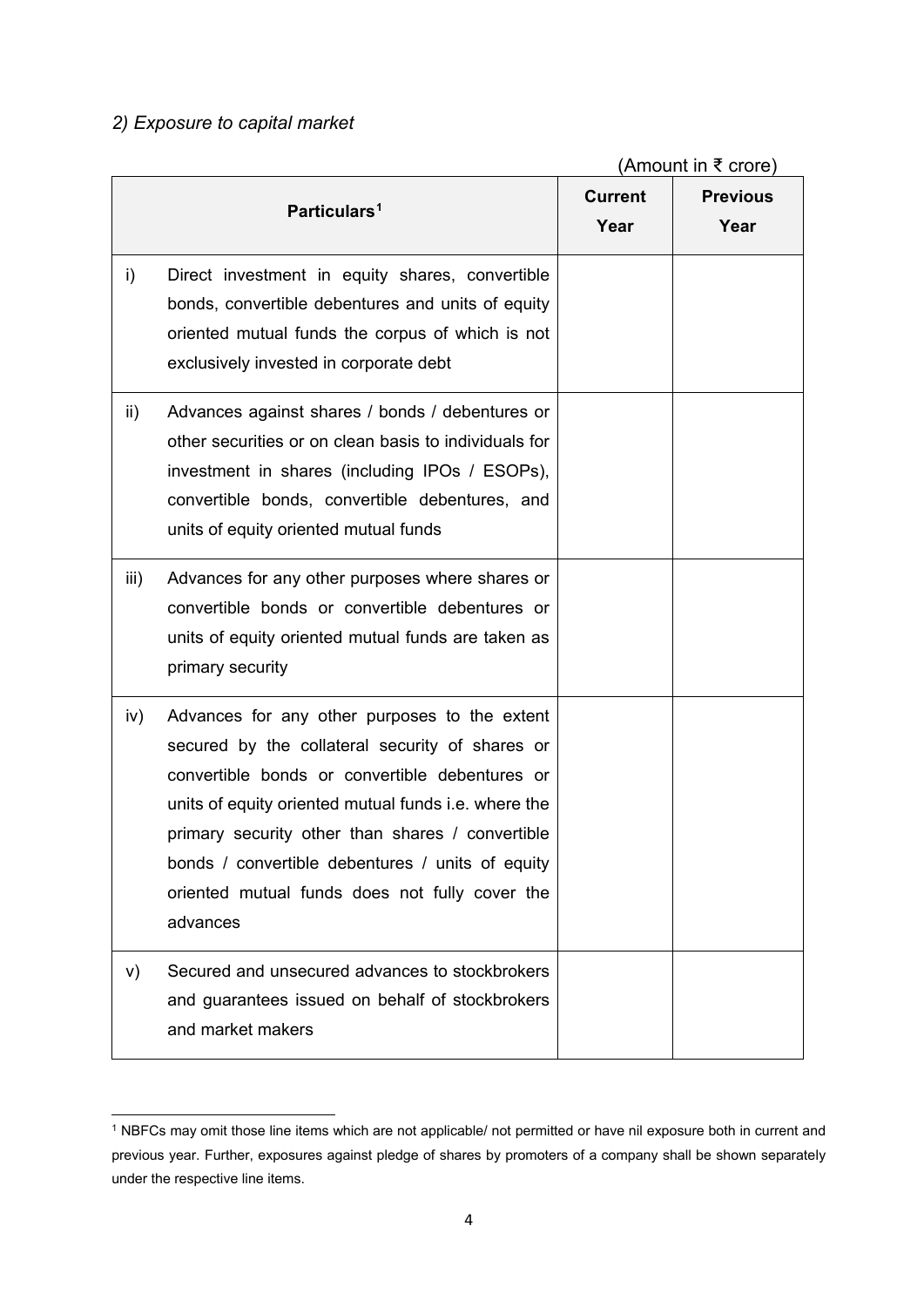|               | Particulars <sup>1</sup>                                                                                                                                                                                                                        | <b>Current</b><br>Year | <b>Previous</b><br>Year |
|---------------|-------------------------------------------------------------------------------------------------------------------------------------------------------------------------------------------------------------------------------------------------|------------------------|-------------------------|
| vi)           | sanctioned to corporates against the<br>Loans<br>security of shares / bonds / debentures or other<br>securities or on clean basis for meeting promoter's<br>contribution to the equity of new companies in<br>anticipation of raising resources |                        |                         |
| vii)          | Bridge loans to companies against expected equity<br>flows / issues                                                                                                                                                                             |                        |                         |
| viii)         | Underwriting commitments taken up by the NBFCs<br>in respect of primary issue of shares or convertible<br>bonds or convertible debentures or units of equity<br>oriented mutual funds                                                           |                        |                         |
| $\mathsf{ix}$ | Financing to stockbrokers for margin trading                                                                                                                                                                                                    |                        |                         |
| X)            | All exposures to Alternative Investment Funds:<br>(i)<br>Category I<br>(ii)<br>Category II<br>(iii)<br>Category III                                                                                                                             |                        |                         |
|               | Total exposure to capital market                                                                                                                                                                                                                |                        |                         |

# *3) Sectoral exposure*

|                                                |                                                                                                                           | <b>Current Year</b>                      |                                                                                 |                                                     | <b>Previous Year</b><br><b>Total</b><br><b>Exposure</b><br>(includes<br>Gross<br><b>NPAs</b><br>sheet and<br>total<br>(₹ crore)<br>sheet |                                                                        |  |  |
|------------------------------------------------|---------------------------------------------------------------------------------------------------------------------------|------------------------------------------|---------------------------------------------------------------------------------|-----------------------------------------------------|------------------------------------------------------------------------------------------------------------------------------------------|------------------------------------------------------------------------|--|--|
| <b>Sectors</b>                                 | <b>Total</b><br><b>Exposure</b><br>(includes<br>on balance<br>sheet and<br>off-balance<br>sheet<br>exposure)<br>(₹ crore) | <b>Gross</b><br><b>NPAs</b><br>(₹ crore) | Percentage<br>of Gross<br><b>NPAs to</b><br>total<br>exposure in<br>that sector | on balance<br>off-balance<br>exposure)<br>(₹ crore) |                                                                                                                                          | Percentage<br>of Gross<br><b>NPAs to</b><br>exposure in<br>that sector |  |  |
| 1. Agriculture and<br><b>Allied Activities</b> |                                                                                                                           |                                          |                                                                                 |                                                     |                                                                                                                                          |                                                                        |  |  |
|                                                |                                                                                                                           |                                          |                                                                                 |                                                     |                                                                                                                                          |                                                                        |  |  |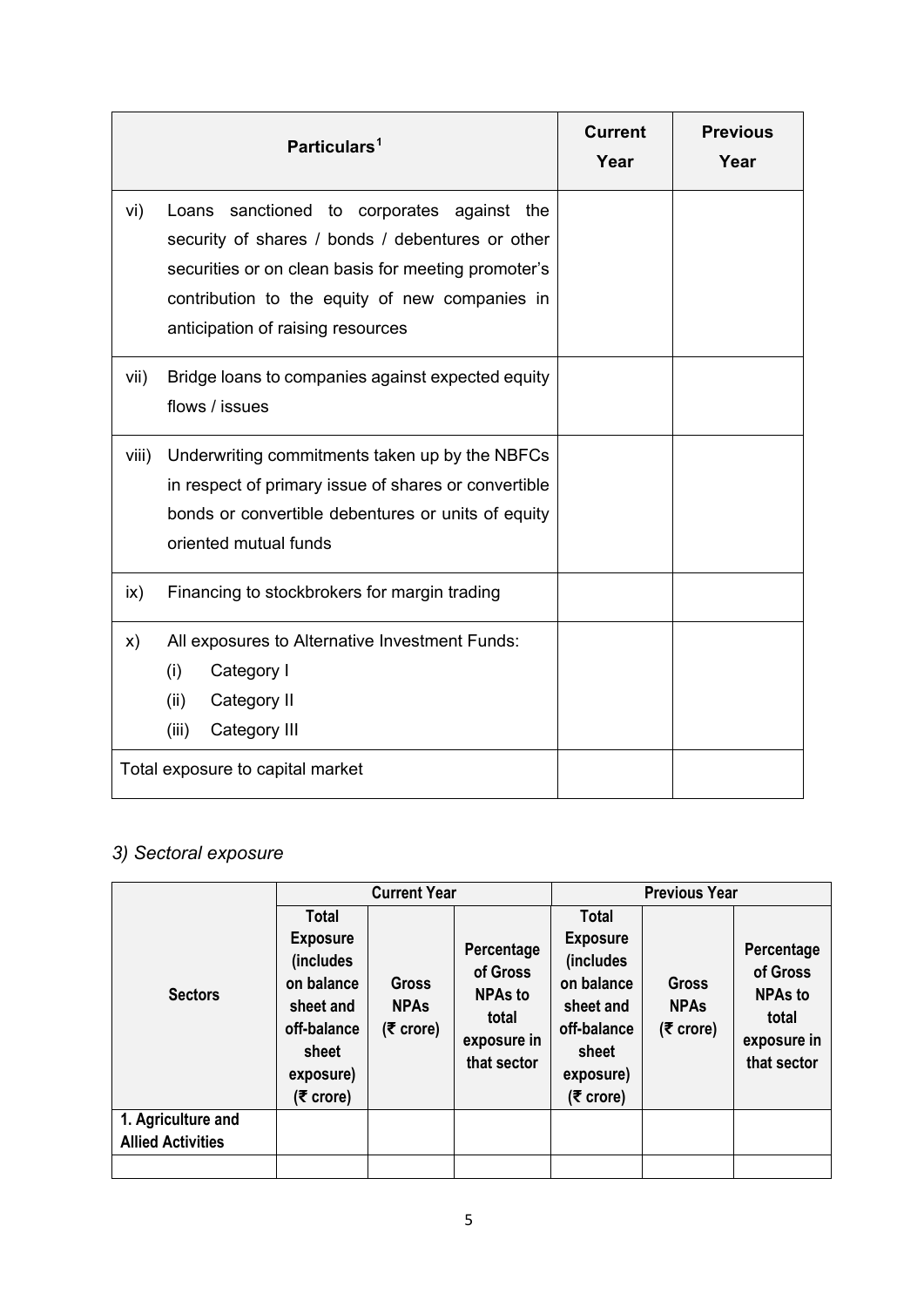|                                               |                                                                                                                           | <b>Current Year</b>                        |                                                                                 |                                                                                                                             | <b>Previous Year</b>                       |                                                                                 |
|-----------------------------------------------|---------------------------------------------------------------------------------------------------------------------------|--------------------------------------------|---------------------------------------------------------------------------------|-----------------------------------------------------------------------------------------------------------------------------|--------------------------------------------|---------------------------------------------------------------------------------|
| <b>Sectors</b>                                | <b>Total</b><br><b>Exposure</b><br>(includes<br>on balance<br>sheet and<br>off-balance<br>sheet<br>exposure)<br>(₹ crore) | <b>Gross</b><br><b>NPAs</b><br>$(5$ crore) | Percentage<br>of Gross<br><b>NPAs to</b><br>total<br>exposure in<br>that sector | <b>Total</b><br><b>Exposure</b><br>(includes<br>on balance<br>sheet and<br>off-balance<br>sheet<br>exposure)<br>$(5$ crore) | <b>Gross</b><br><b>NPAs</b><br>$(5$ crore) | Percentage<br>of Gross<br><b>NPAs to</b><br>total<br>exposure in<br>that sector |
| 2. Industry                                   |                                                                                                                           |                                            |                                                                                 |                                                                                                                             |                                            |                                                                                 |
| i                                             |                                                                                                                           |                                            |                                                                                 |                                                                                                                             |                                            |                                                                                 |
| ii                                            |                                                                                                                           |                                            |                                                                                 |                                                                                                                             |                                            |                                                                                 |
| Others                                        |                                                                                                                           |                                            |                                                                                 |                                                                                                                             |                                            |                                                                                 |
| <b>Total of Industry</b>                      |                                                                                                                           |                                            |                                                                                 |                                                                                                                             |                                            |                                                                                 |
| (i+ii++Others)                                |                                                                                                                           |                                            |                                                                                 |                                                                                                                             |                                            |                                                                                 |
|                                               |                                                                                                                           |                                            |                                                                                 |                                                                                                                             |                                            |                                                                                 |
| 3. Services                                   |                                                                                                                           |                                            |                                                                                 |                                                                                                                             |                                            |                                                                                 |
| i                                             |                                                                                                                           |                                            |                                                                                 |                                                                                                                             |                                            |                                                                                 |
| $\overline{\mathfrak{l} \mathfrak{l} \ldots}$ |                                                                                                                           |                                            |                                                                                 |                                                                                                                             |                                            |                                                                                 |
| <b>Others</b>                                 |                                                                                                                           |                                            |                                                                                 |                                                                                                                             |                                            |                                                                                 |
| <b>Total of Services</b>                      |                                                                                                                           |                                            |                                                                                 |                                                                                                                             |                                            |                                                                                 |
| (i+ii++Others)                                |                                                                                                                           |                                            |                                                                                 |                                                                                                                             |                                            |                                                                                 |
|                                               |                                                                                                                           |                                            |                                                                                 |                                                                                                                             |                                            |                                                                                 |
| 4. Personal Loans                             |                                                                                                                           |                                            |                                                                                 |                                                                                                                             |                                            |                                                                                 |
| i                                             |                                                                                                                           |                                            |                                                                                 |                                                                                                                             |                                            |                                                                                 |
| ii                                            |                                                                                                                           |                                            |                                                                                 |                                                                                                                             |                                            |                                                                                 |
| <b>Others</b>                                 |                                                                                                                           |                                            |                                                                                 |                                                                                                                             |                                            |                                                                                 |
| <b>Total of Personal</b>                      |                                                                                                                           |                                            |                                                                                 |                                                                                                                             |                                            |                                                                                 |
| Loans                                         |                                                                                                                           |                                            |                                                                                 |                                                                                                                             |                                            |                                                                                 |
| (i+ii++Others)                                |                                                                                                                           |                                            |                                                                                 |                                                                                                                             |                                            |                                                                                 |
|                                               |                                                                                                                           |                                            |                                                                                 |                                                                                                                             |                                            |                                                                                 |
| 5. Others, if any                             |                                                                                                                           |                                            |                                                                                 |                                                                                                                             |                                            |                                                                                 |
| (please specify)                              |                                                                                                                           |                                            |                                                                                 |                                                                                                                             |                                            |                                                                                 |

Note:

- i. The disclosures as above shall be based on the sector-wise and industry-wise bank credit (SIBC) return submitted by scheduled commercial banks to the Reserve Bank and published by Reserve Bank as 'Sectoral Deployment of Bank Credit'.
- ii. In the disclosures as above, if within a sector, exposure to a specific sub-sector/industry is more than 10 per cent of Tier I Capital of a NBFC, the same shall be disclosed separately within that sector. Further, within a sector, if exposure to specific sub-sector/industry is less than 10 per cent of Tier I Capital, such exposures shall be clubbed and disclosed as "Others" within that sector.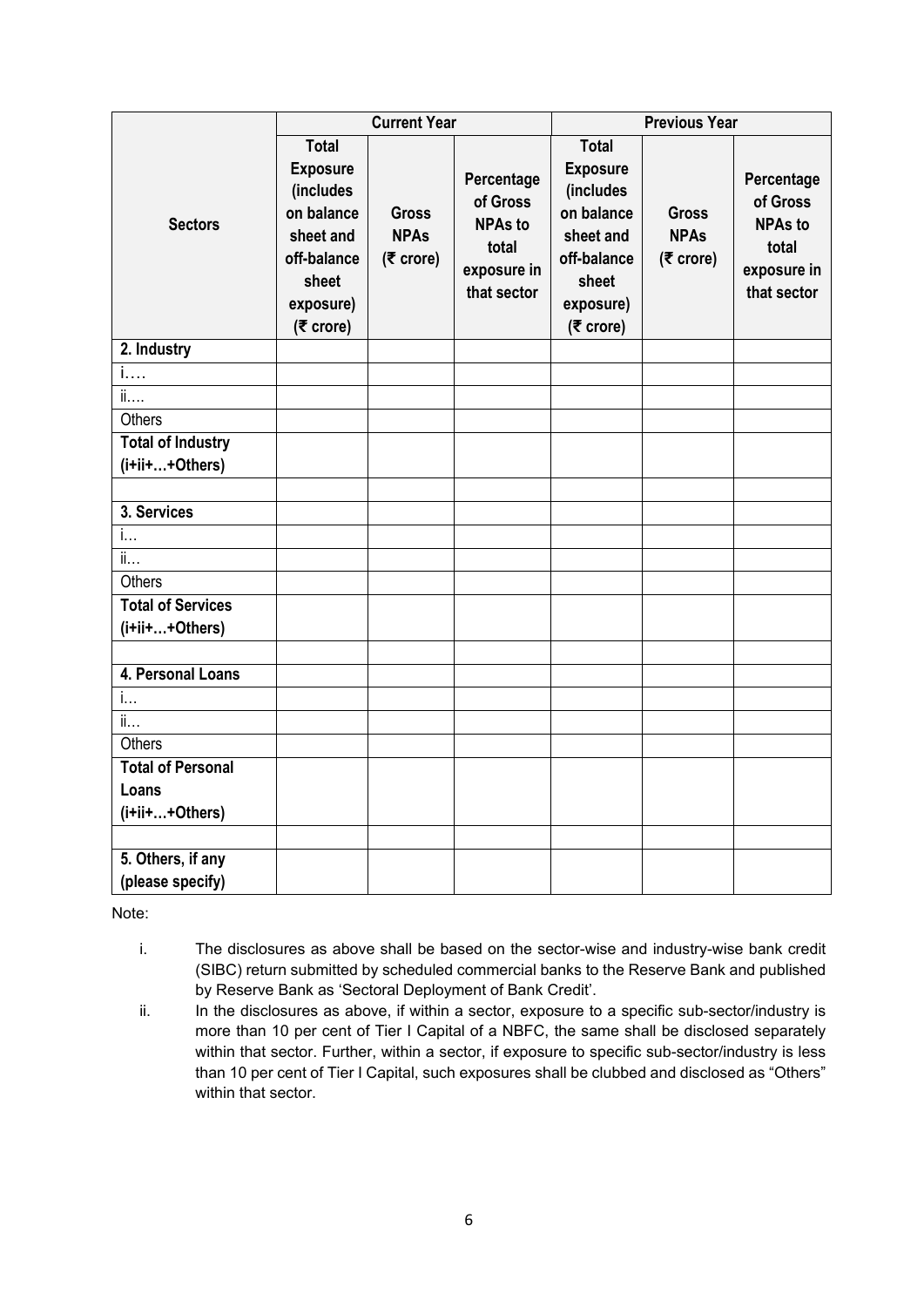### *4) Intra-group exposures*

NBFCs shall make the following disclosures for the current year with comparatives for the previous year:

- i) Total amount of intra-group exposures
- ii) Total amount of top 20 intra-group exposures
- iii) Percentage of intra-group exposures to total exposure of the NBFC on borrowers/customers

#### *5) Unhedged foreign currency exposure*

NBFCs shall disclose details of its unhedged foreign currency exposures. Further, it shall also disclose their policies to manage currency induced risk.

### **B) Related Party Disclosure**

#### (Amount in ₹ crore)

|                                         |                 |                                               |                     |                  |                 |                                  |                 |                                             |                 |                                                             |                 |                  | $1.11$ $\sigma$ and $1.11$ $\sigma$ $\sigma$ $\sigma$ $\sigma$ |                  |
|-----------------------------------------|-----------------|-----------------------------------------------|---------------------|------------------|-----------------|----------------------------------|-----------------|---------------------------------------------|-----------------|-------------------------------------------------------------|-----------------|------------------|----------------------------------------------------------------|------------------|
| Related<br>Party                        |                 | Parent<br>(as per<br>ownership or<br>control) | <b>Subsidiaries</b> |                  |                 | Associates/<br>Joint<br>ventures |                 | Key<br>Management<br>Personnel <sup>@</sup> |                 | Relatives of<br>Key<br>Management<br>Personnel <sup>@</sup> |                 | Others*          |                                                                | Total            |
| Items                                   | Current<br>year | Previous<br>year                              | Current<br>year     | Previous<br>year | Current<br>year | Previous<br>year                 | Current<br>year | Previous<br>year                            | Current<br>year | Previous<br>year                                            | Current<br>year | Previous<br>Year | Current<br>year                                                | Previous<br>year |
| Borrowings <sup>#</sup>                 |                 |                                               |                     |                  |                 |                                  |                 |                                             |                 |                                                             |                 |                  |                                                                |                  |
| Deposits#                               |                 |                                               |                     |                  |                 |                                  |                 |                                             |                 |                                                             |                 |                  |                                                                |                  |
| Placement of<br>$deposits$ <sup>#</sup> |                 |                                               |                     |                  |                 |                                  |                 |                                             |                 |                                                             |                 |                  |                                                                |                  |
| Advances <sup>#</sup>                   |                 |                                               |                     |                  |                 |                                  |                 |                                             |                 |                                                             |                 |                  |                                                                |                  |
| Investments#                            |                 |                                               |                     |                  |                 |                                  |                 |                                             |                 |                                                             |                 |                  |                                                                |                  |
| Purchase of<br>fixed/other<br>assets    |                 |                                               |                     |                  |                 |                                  |                 |                                             |                 |                                                             |                 |                  |                                                                |                  |
| Sale of<br>fixed/other<br>assets        |                 |                                               |                     |                  |                 |                                  |                 |                                             |                 |                                                             |                 |                  |                                                                |                  |
| Interest paid                           |                 |                                               |                     |                  |                 |                                  |                 |                                             |                 |                                                             |                 |                  |                                                                |                  |
| Interest<br>received                    |                 |                                               |                     |                  |                 |                                  |                 |                                             |                 |                                                             |                 |                  |                                                                |                  |
| Others*                                 |                 |                                               |                     |                  |                 |                                  |                 |                                             |                 |                                                             |                 |                  |                                                                |                  |

@ Disclosures for directors and relatives of directors should be made separately in separate columns from other KMPs and relatives of other KMPs.

# The outstanding at the year end and the maximum during the year are to be disclosed

\* Specify item if total for the item is more than 5 per cent of total related party transactions. Related parties would include trusts and other bodies in which the NBFC can directly or indirectly (through its related parties) exert control or significant influence.

- 1. Related party, in the context of the aforementioned disclosure, shall include all related parties as per the applicable accounting standards. Further, related party shall also include following related parties defined under Section 2(76) of the Companies Act, 2013.
	- i. a director or his relative;
	- ii. a key managerial personnel or his relative;
	- iii. a firm, in which a director, manager or his relative is a partner;
	- iv. a private company in which a director or manager or his relative is a member or director;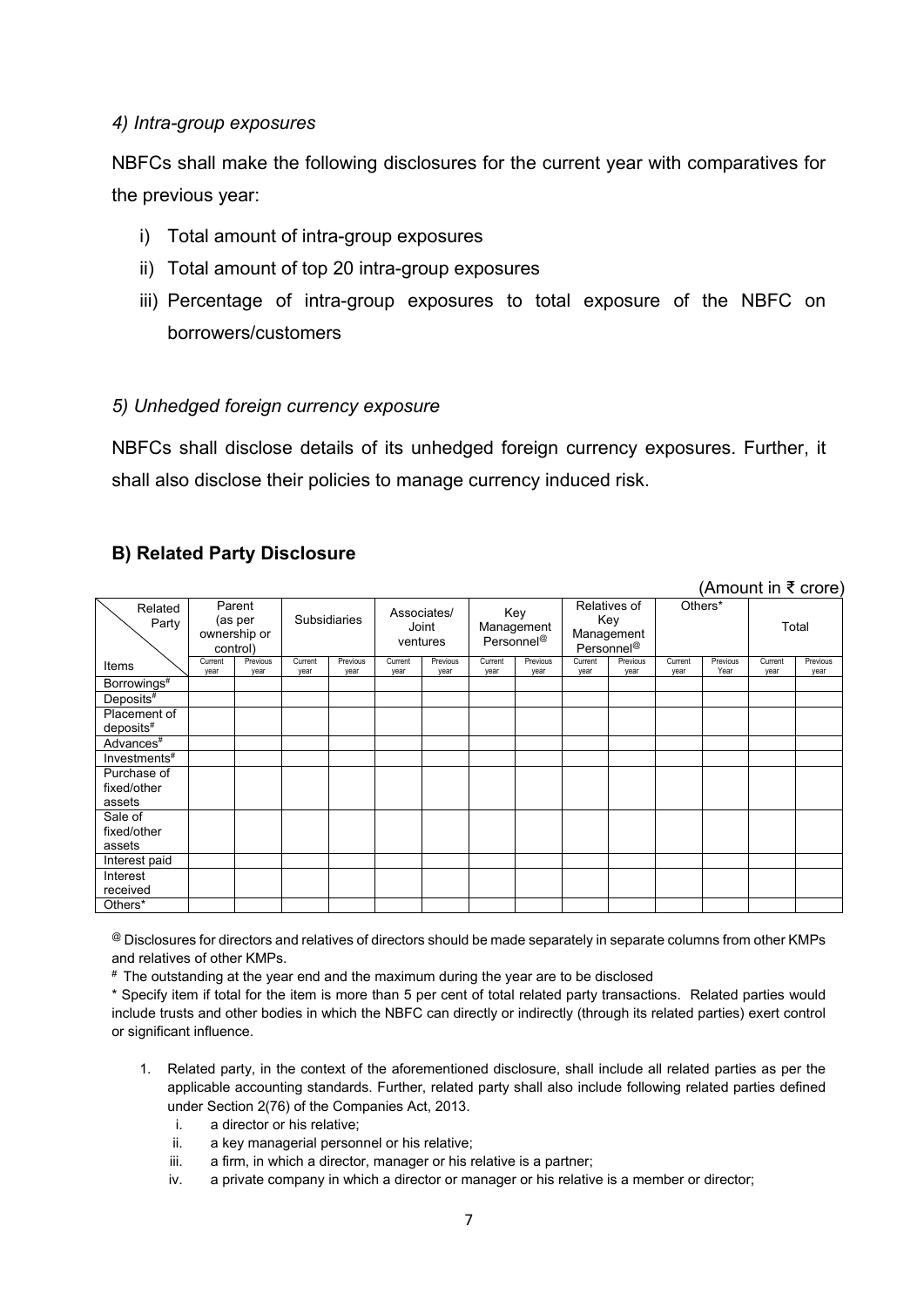- v. a public company in which a director or manager is a director or holds along with his relatives, more than two per cent. of its paid-up share capital;
- vi. any body corporate whose Board of Directors, managing director or manager is accustomed to act in accordance with the advice, directions or instructions of a director or manager;
- vii. any person on whose advice, directions or instructions a director or manager is accustomed to act:

Provided that nothing in clauses (vi) and (vii) shall apply to the advice, directions or instructions given in a professional capacity;

- 2. At a minimum, Key Management Personal (KMPs) shall include following key managerial personnel as per section 2(51) of the Companies Act, 2013.
	- i. the Chief Executive Officer or the managing director or the manager
	- ii. the company secretary
	- iii. the whole-time director
	- iv. the Chief Financial Officer
	- v. such other officer, not more than one level below the Directors who is in whole-time employment, designated as key managerial personnel by the Board; and
	- vi. such other officer as may be prescribed
- 3. Relatives of KMPs at the minimum, shall include following relatives as defined under section 2(77) of the Companies Act, 2013 and Rule 4 of the Companies (Specification of definitions details) Rules, 2014.
	- (i) they are members of a Hindu Undivided Family;
	- (ii) they are husband and wife; or
	- (iii) one person is related to the other in such manner as may be prescribed;

A person shall be deemed to be the relative of another, if he or she is related to another in the following manner, namely:-

- (1) Father; Provided that the term "Father" includes step-father.
- (2) Mother: Provided that the term "Mother" includes the step-mother.
- (3) Son: Provided that the term "Son" includes the step-son.
- (4) Son's wife.
- (5) Daughter.
- (6) Daughter's husband.
- (7) Brother: Provided that the term "Brother" includes the step-brother;
- (8) Sister: Provided that the term "Sister" includes the step-sister.

### **C) Disclosure of complaints**

*1) Summary information on complaints received by the NBFCs from customers and from the Offices of Ombudsman*

| Sr. No        | <b>Particulars</b>                                                    | <b>Current</b><br>Year | <b>Previous</b><br>Year |
|---------------|-----------------------------------------------------------------------|------------------------|-------------------------|
|               | Complaints received by the NBFC from its customers                    |                        |                         |
| 1.            | Number of complaints pending at beginning of the year                 |                        |                         |
| $\mathcal{P}$ | Number of complaints received during the year                         |                        |                         |
| 3.            | Number of complaints disposed during the year                         |                        |                         |
|               | 3.1 Of which, number of complaints rejected by the NBFC               |                        |                         |
| 4.            | Number of complaints pending at the end of the year                   |                        |                         |
|               | Maintainable complaints received by the NBFC from Office of Ombudsman |                        |                         |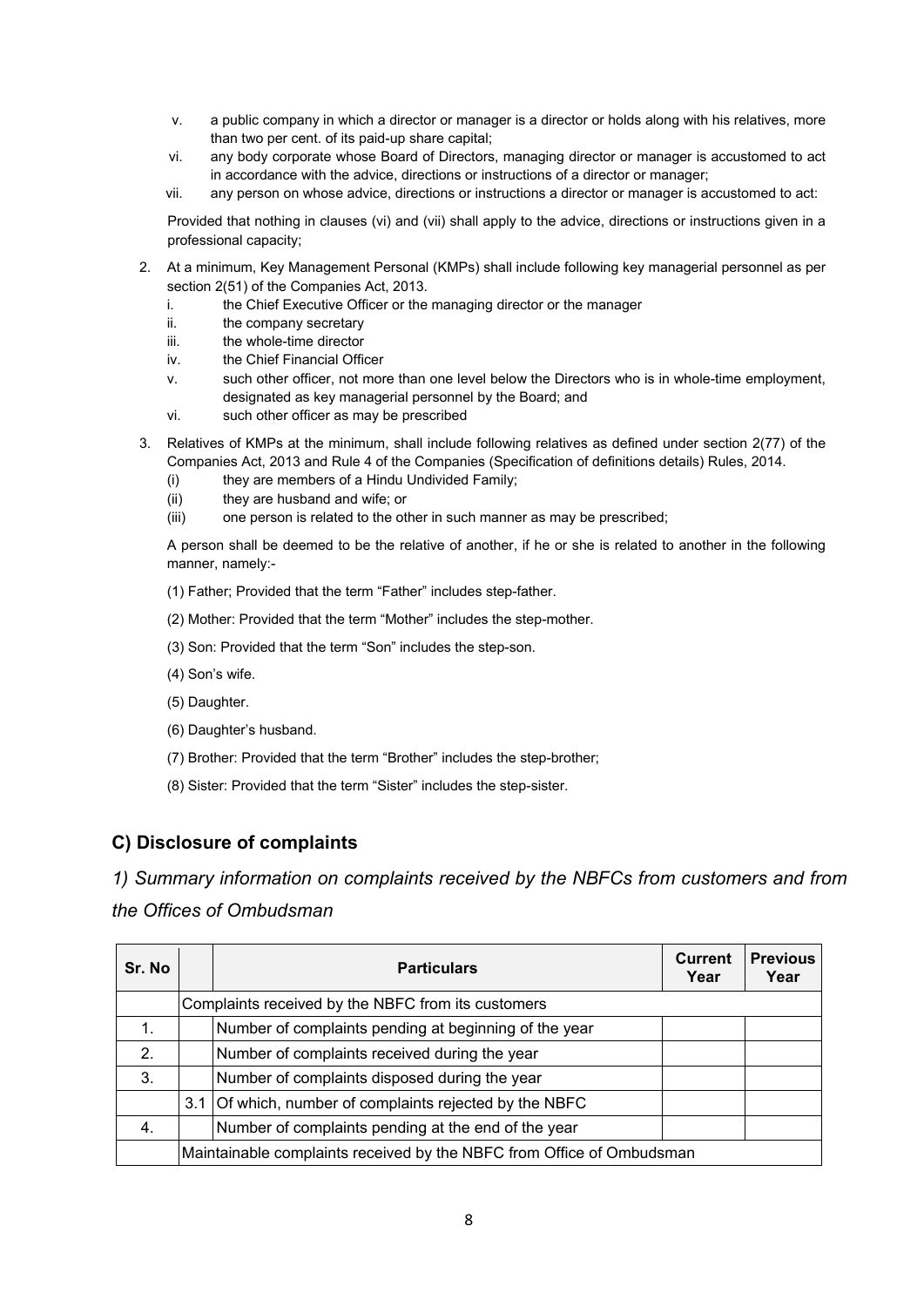| Sr. No  |      | <b>Particulars</b>                                                                                                                                                                                                                                                                                                                                                      | Current<br>Year | <b>Previous</b><br>Year |
|---------|------|-------------------------------------------------------------------------------------------------------------------------------------------------------------------------------------------------------------------------------------------------------------------------------------------------------------------------------------------------------------------------|-----------------|-------------------------|
| $5.*$   |      | Number of maintainable complaints received by the NBFC from<br>Office of Ombudsman                                                                                                                                                                                                                                                                                      |                 |                         |
|         | 5.1. | Of 5, number of complaints resolved in favour of the NBFC by<br>Office of Ombudsman                                                                                                                                                                                                                                                                                     |                 |                         |
|         |      | Of 5, number of complaints resolved through<br>5.2 conciliation/mediation/advisories issued by Office of<br>Ombudsman                                                                                                                                                                                                                                                   |                 |                         |
|         | 5.3  | Of 5, number of complaints resolved after passing of Awards by<br>Office of Ombudsman against the NBFC                                                                                                                                                                                                                                                                  |                 |                         |
| $6.*$   |      | Number of Awards unimplemented within the stipulated time<br>(other than those appealed)                                                                                                                                                                                                                                                                                |                 |                         |
| Scheme. |      | Note: Maintainable complaints refer to complaints on the grounds specifically mentioned in Integrated Ombudsman Scheme,<br>2021 (Previously The Ombudsman Scheme for Non-Banking Financial Companies, 2018) and covered within the ambit of the<br>* It shall only be applicable to NBFCS which are included under The Reserve Bank - Integrated Ombudsman Scheme, 2021 |                 |                         |

# *2) Top five grounds*[2](#page-7-0) *of complaints received by the NBFCs from customers*

| <b>Grounds of</b><br>complaints, (i.e.<br>complaints<br>relating to) | Number of<br>complaints<br>pending at the<br>beginning of<br>the year | Number of<br>complaints<br>received<br>during the<br>year | % increase/<br>decrease in the<br>number of<br>complaints<br>received over<br>the previous<br>year | Number of<br>complaints<br>pending at<br>the end of<br>the year | Of 5, number<br>Ωf<br>complaints<br>pending<br>beyond 30<br>days |
|----------------------------------------------------------------------|-----------------------------------------------------------------------|-----------------------------------------------------------|----------------------------------------------------------------------------------------------------|-----------------------------------------------------------------|------------------------------------------------------------------|
| 1                                                                    | $\mathbf{2}$                                                          | 3                                                         | 4                                                                                                  | 5                                                               | 6                                                                |
|                                                                      |                                                                       |                                                           | Current Year                                                                                       |                                                                 |                                                                  |
| Ground - 1                                                           |                                                                       |                                                           |                                                                                                    |                                                                 |                                                                  |
| Ground - 2                                                           |                                                                       |                                                           |                                                                                                    |                                                                 |                                                                  |
| Ground - 3                                                           |                                                                       |                                                           |                                                                                                    |                                                                 |                                                                  |
| Ground - 4                                                           |                                                                       |                                                           |                                                                                                    |                                                                 |                                                                  |
| Ground - 5                                                           |                                                                       |                                                           |                                                                                                    |                                                                 |                                                                  |
| Others                                                               |                                                                       |                                                           |                                                                                                    |                                                                 |                                                                  |
| Total                                                                |                                                                       |                                                           |                                                                                                    |                                                                 |                                                                  |
|                                                                      |                                                                       |                                                           | Previous Year                                                                                      |                                                                 |                                                                  |
| Ground - 1                                                           |                                                                       |                                                           |                                                                                                    |                                                                 |                                                                  |
| Ground - 2                                                           |                                                                       |                                                           |                                                                                                    |                                                                 |                                                                  |
| Ground - 3                                                           |                                                                       |                                                           |                                                                                                    |                                                                 |                                                                  |
| Ground - 4                                                           |                                                                       |                                                           |                                                                                                    |                                                                 |                                                                  |
| Ground - 5                                                           |                                                                       |                                                           |                                                                                                    |                                                                 |                                                                  |
| <b>Others</b>                                                        |                                                                       |                                                           |                                                                                                    |                                                                 |                                                                  |
| Total                                                                |                                                                       |                                                           |                                                                                                    |                                                                 |                                                                  |

<span id="page-7-0"></span> $\overline{a}$  $2$  The list of grounds of complaints given below are indicative only.

| 1. Credit Cards                                  | 2. Difficulty in operation of accounts   | 3. Mis-selling       | 4. Recovery Agents/ |
|--------------------------------------------------|------------------------------------------|----------------------|---------------------|
|                                                  |                                          |                      | Direct Sales Agents |
| 5. Loans and advances                            | 6. Levy of charges without prior notice/ | 7. Non-observance of | 8. Staff behaviour  |
|                                                  | excessive charges/ foreclosure charges   | fair practices code  |                     |
| 9. Facilities for customers visiting the office/ | 10. Others                               |                      |                     |
| adherence to prescribed working hours, etc.      |                                          |                      |                     |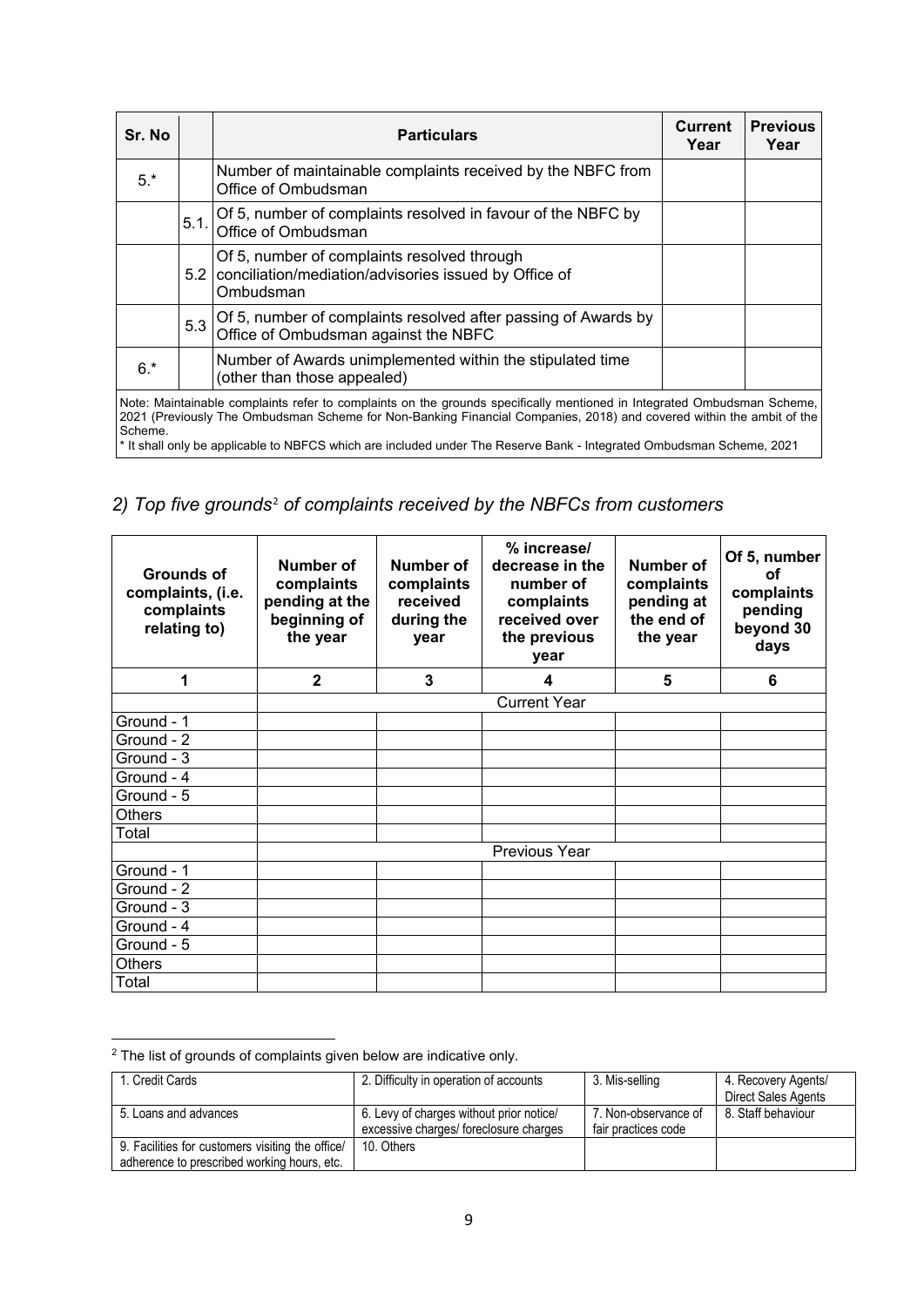## **Section II** *(Applicable for annual financial statements of NBFC-ML and NBFC-UL)*

## **A) Corporate governance**

Securities and Exchange Board of India (Listing Obligations and Disclosure Requirements) Regulations, 2015 (Paragraph C of Schedule V - Annual Report) as amended from time to time, specifies disclosures to be made in the section on the corporate governance of the Annual Report. With respect to the corporate governance report, non-listed NBFCs should also endeavor to make full disclosure in accordance with the requirement of SEBI (LODR) Regulation, 2015. Non-listed NBFCs at the minimum should disclose following under the corporate governance section of the annual report.

## *1) Composition of the Board*

|                       |                            |                          | Capacity<br>(i.e.<br>Executive/                                             |            |      | <b>Number of Board</b><br><b>Meetings</b> |                                             | Remuneration                                      |                       |                | No. of                                                                            |
|-----------------------|----------------------------|--------------------------|-----------------------------------------------------------------------------|------------|------|-------------------------------------------|---------------------------------------------|---------------------------------------------------|-----------------------|----------------|-----------------------------------------------------------------------------------|
| SI.<br><b>No</b><br>٠ | Name of<br><b>Director</b> | <b>Director</b><br>since | Non-<br>Executive/<br>Chairman/<br>Promoter<br>nominee/<br>Independe<br>nt) | <b>DIN</b> | Held | <b>Attended</b>                           | No. of<br>other<br><b>Director</b><br>ships | <b>Salary</b><br>and<br>other<br>compen<br>sation | <b>Sitting</b><br>Fee | Comm<br>ission | shares held<br>in and<br>convertible<br>instruments<br>held in the<br><b>NBFC</b> |
|                       |                            |                          |                                                                             |            |      |                                           |                                             |                                                   |                       |                |                                                                                   |

Details of change in composition of the Board during the current and previous financial year.

| SI.<br>No. | Name of Director | Capacity<br>(i.e., Executive/ Non-Executive/ Chairman/ Promoter<br>nominee/ Independent) | Nature of change<br>(resignation,<br>appointment) | <b>Effective date</b> |
|------------|------------------|------------------------------------------------------------------------------------------|---------------------------------------------------|-----------------------|
|            |                  |                                                                                          |                                                   |                       |
|            |                  |                                                                                          |                                                   |                       |

Where an independent director resigns before expiry of her/ his term, the reasons for resignation as given by her/him shall be disclosed.

Details of any relationship amongst the directors *inter-se* shall be disclosed

## *2) Committees of the Board and their composition*

i. Mention the names of the committees of the Board.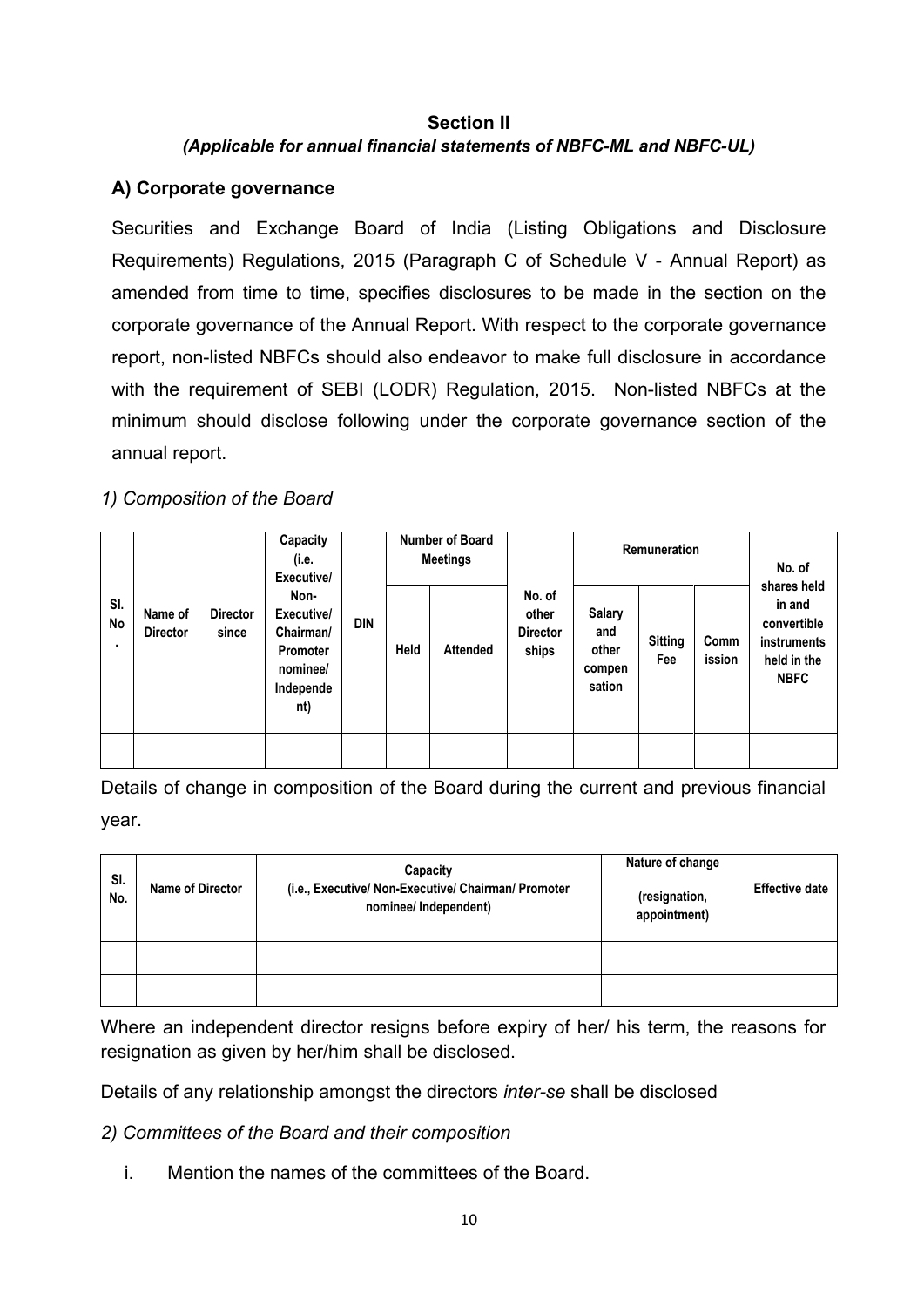ii. For each committee, mention the summarized terms of reference and provide the following details.

| SI.<br>No. | Name of<br><b>Director</b> | Member of<br><b>Committee</b><br>since | Capacity<br>(i.e., Executive/ Non-Executive/<br>Chairman/ Promoter nominee/<br>Independent) | <b>Number of Meetings of</b><br>the Committee |                 | No. of shares<br>held in the |
|------------|----------------------------|----------------------------------------|---------------------------------------------------------------------------------------------|-----------------------------------------------|-----------------|------------------------------|
|            |                            |                                        |                                                                                             | Held                                          | <b>Attended</b> | <b>NBFC</b>                  |
|            |                            |                                        | Chairperson                                                                                 |                                               |                 |                              |
| 2.         |                            |                                        |                                                                                             |                                               |                 |                              |

### *3) General Body Meetings*

Give details of the date, place and special resolutions passed at the General Body Meetings.

| SI. | Type of Meeting (Annual/ Extra- | Date and     | <b>Special resolutions</b> |
|-----|---------------------------------|--------------|----------------------------|
| No. | Ordinary)                       | <b>Place</b> | passed                     |
|     |                                 |              |                            |

## *4) Details of non-compliance with requirements of Companies Act, 2013*

Give details and reasons of any default in compliance with the requirements of Companies Act, 2013, including with respect to compliance with accounting and secretarial standards.

### *5) Details of penalties and strictures*

NBFCs should disclose details of penalties or stricture imposed on it by the Reserve Bank or any other statutory authority.

### **B) Breach of covenant**

NBFCs shall disclose all instances of breach of covenant of loan availed or debt securities issued.

### **C) Divergence in Asset Classification and Provisioning**

NBFCs shall disclose details of divergence as per the table given below, if either or both of the following conditions are satisfied:

a) the additional provisioning requirements assessed by RBI (or National Housing Bank(NHB) in the case of Housing Finance Companies) exceeds 5 percent of the reported profits before tax and impairment loss on financial instruments for the reference period, or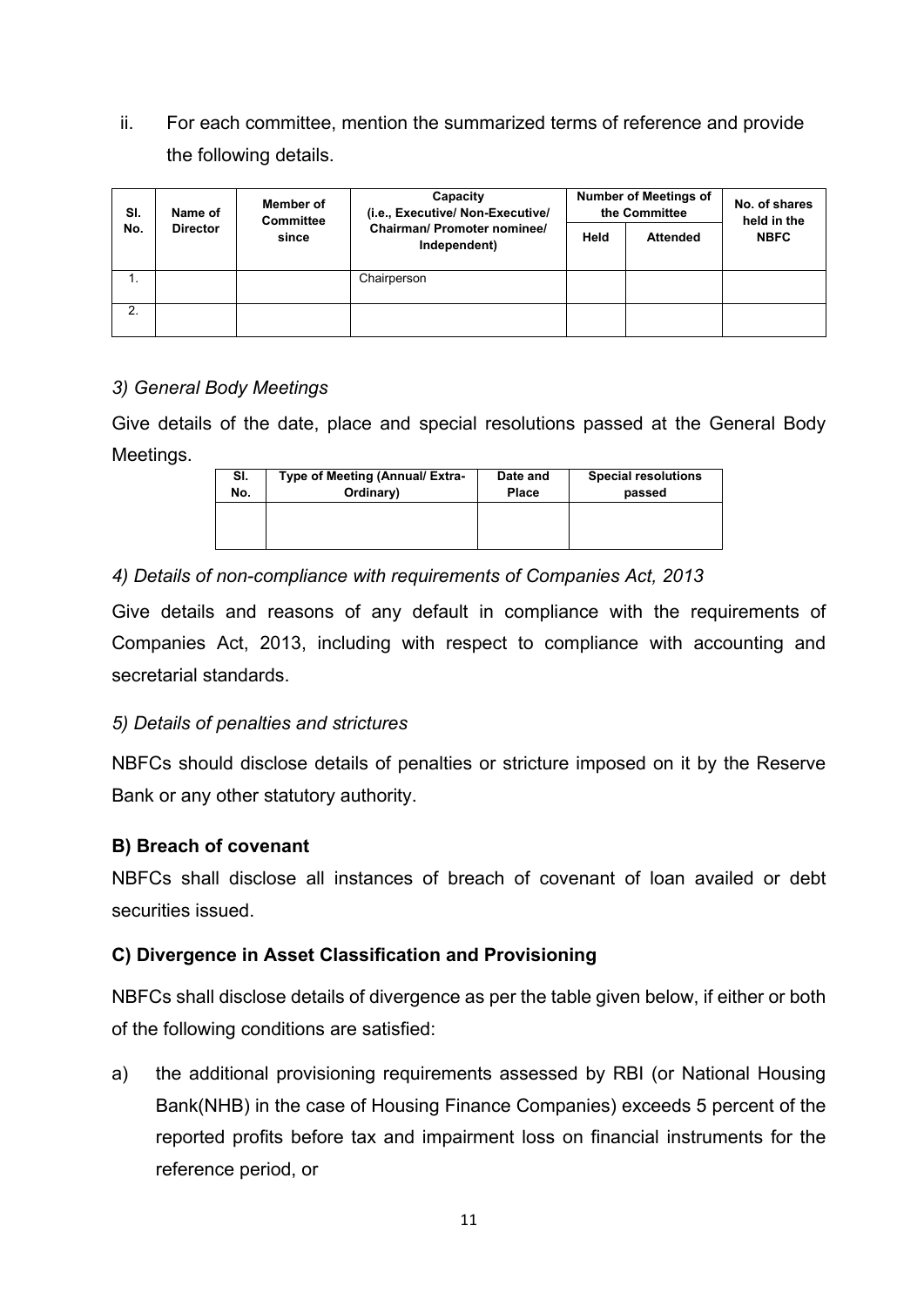b) the additional Gross NPAs identified by RBI/NHB exceeds 5 per cent of the reported Gross NPAs for the reference period.

| Sr. | <b>Particulars</b>                                                                     | Amount |
|-----|----------------------------------------------------------------------------------------|--------|
| 1.  | Gross NPAs as on March 31, 20XX* as reported by the NBFC                               |        |
| 2.  | Gross NPAs as on March 31, 20XX as assessed by the Reserve Bank of India/ NHB          |        |
| 3.  | Divergence in Gross NPAs (2-1)                                                         |        |
| 4.  | Net NPAs as on March 31, 20XX as reported by the NBFC                                  |        |
| 5.  | Net NPAs as on March 31, 20XX as assessed by Reserve Bank of India/ NHB                |        |
| 6.  | Divergence in Net NPAs (5-4)                                                           |        |
| 7.  | Provisions for NPAs as on March 31, 20XX as reported by the NBFC                       |        |
| 8.  | Provisions for NPAs as on March 31, 20XX as assessed by Reserve Bank of India/ NHB     |        |
| 9.  | Divergence in provisioning (8-7)                                                       |        |
| 10. | Reported Profit before tax and impairment loss on financial instruments for the year   |        |
|     | ended March 31, 20XX                                                                   |        |
| 11. | Reported Net Profit after Tax (PAT) for the year ended March 31, 20XX                  |        |
| 12. | Adjusted (notional) Net Profit after Tax (PAT) for the year ended March 31, 20XX after |        |
|     | considering the divergence in provisioning                                             |        |

\* March 31, 20XX is the close of the reference period in respect of which divergences were assessed